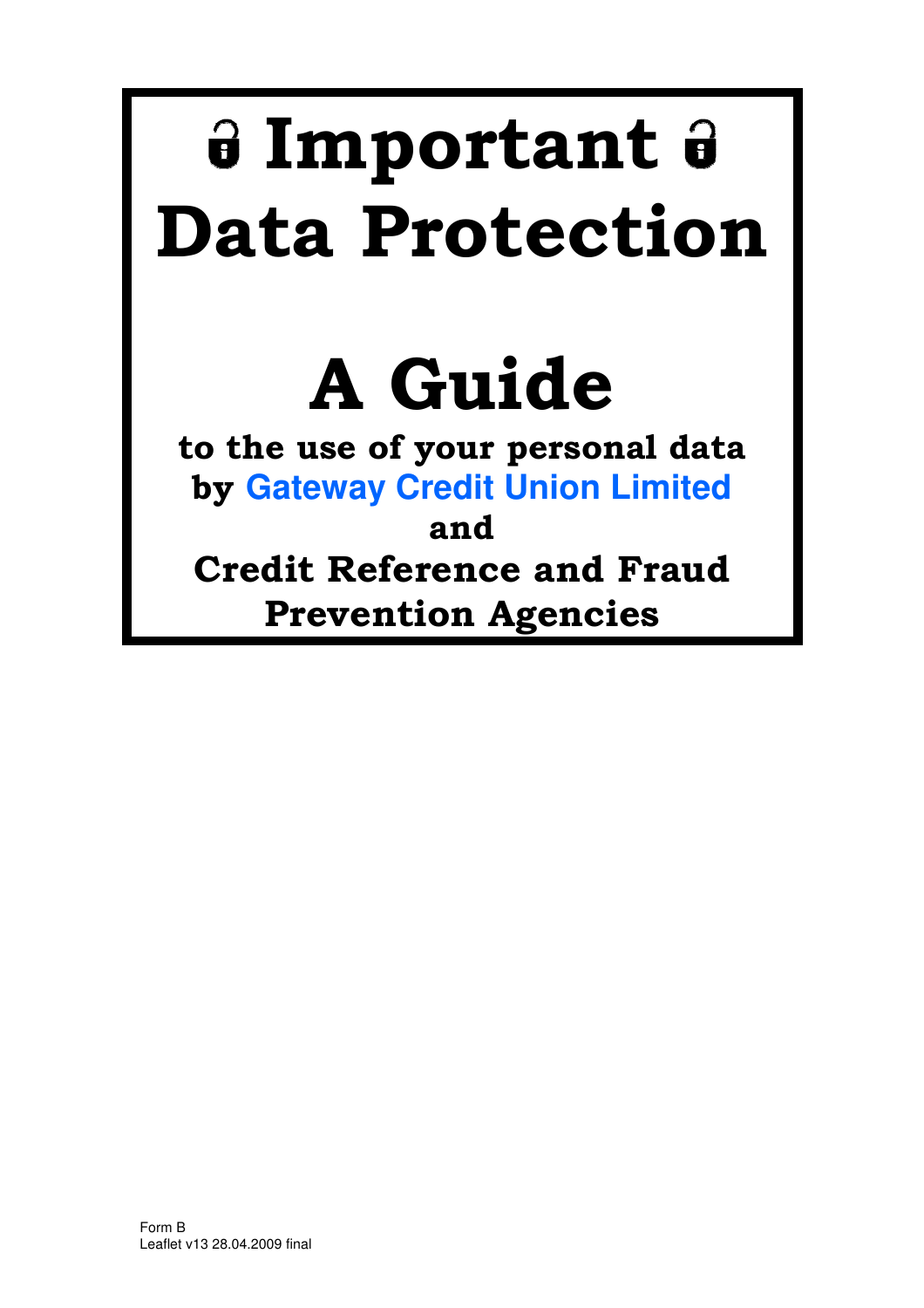#### **Q: What is a credit reference agency?**

**A:** Credit reference agencies (CRAs) collect and maintain information on consumers' and businesses' credit behaviour, on behalf of organisations in the UK.

#### **Q: What is a fraud prevention agency?**

**A:** Fraud Prevention Agencies (FPAs) collect, maintain and share, information on known and suspected fraudulent activity. Some CRAs also act as FPAs.

#### **Q: Why do you use them when I have applied to your organisation?**

**A:** Although you have applied to us [organisation name] and we will check our own records, we will also contact CRAs to get information on your credit behaviour with other organisations. This will help us make the best possible assessment of your overall situation before we make a decision.

#### **Q: Where do they get the information?**

- **A**: publicly available information:
	- The Electoral Register from Local Authorities
	- County Court Judgments from Registry Trust.
	- Bankruptcy (and other similar orders) from the Insolvency Service.
	- Fraud information may also come from fraud prevention agencies.
	- Credit information comes from information on applications to banks, building societies, credit card companies etc and also from the conduct of those accounts.

#### **Q: How will I know if my information is to be sent to a CRA or FPA?**

**A:** You will be told when you apply for an account if your application data is to be supplied. The next section of this leaflet will tell you how, when and why we will search at CRAs and FPAs and what we will do with the information we obtain from them. We will also tell you if we plan to send payment history information on you or your business, if you have one, to CRAs. You can ask at any time the name of CRAs and FPAs.

#### **Q: Why is my data used in this way?**

**A:** We and other organisations want to make the best possible decisions we can, in order to make sure that you, or your business, will be able to repay us. Some organisations may also use the information to check your identity. In this way we can ensure that we all make responsible decisions. At the same time we also want to make decisions quickly and easily and, by using up to date information, provided electronically, we are able to make the most reliable and fair decisions possible.

#### **Q: Who controls what such agencies are allowed to do with my data?**

**A:** All organisations that collect and process personal data are regulated by the Data Protection Act 1998, overseen by the Information Commissioner's Office. All credit reference agencies are in regular dialogue with the Commissioner. Use of the Electoral Register is controlled under the Representation of the People Act 2000.

#### **Q: Can just anyone look at my data held at credit reference agencies?**

**A:** No, access to your information is very strictly controlled and only those that are entitled to do so, may see it. Usually that will only be with your agreement or (very occasionally) if there is a legal requirement.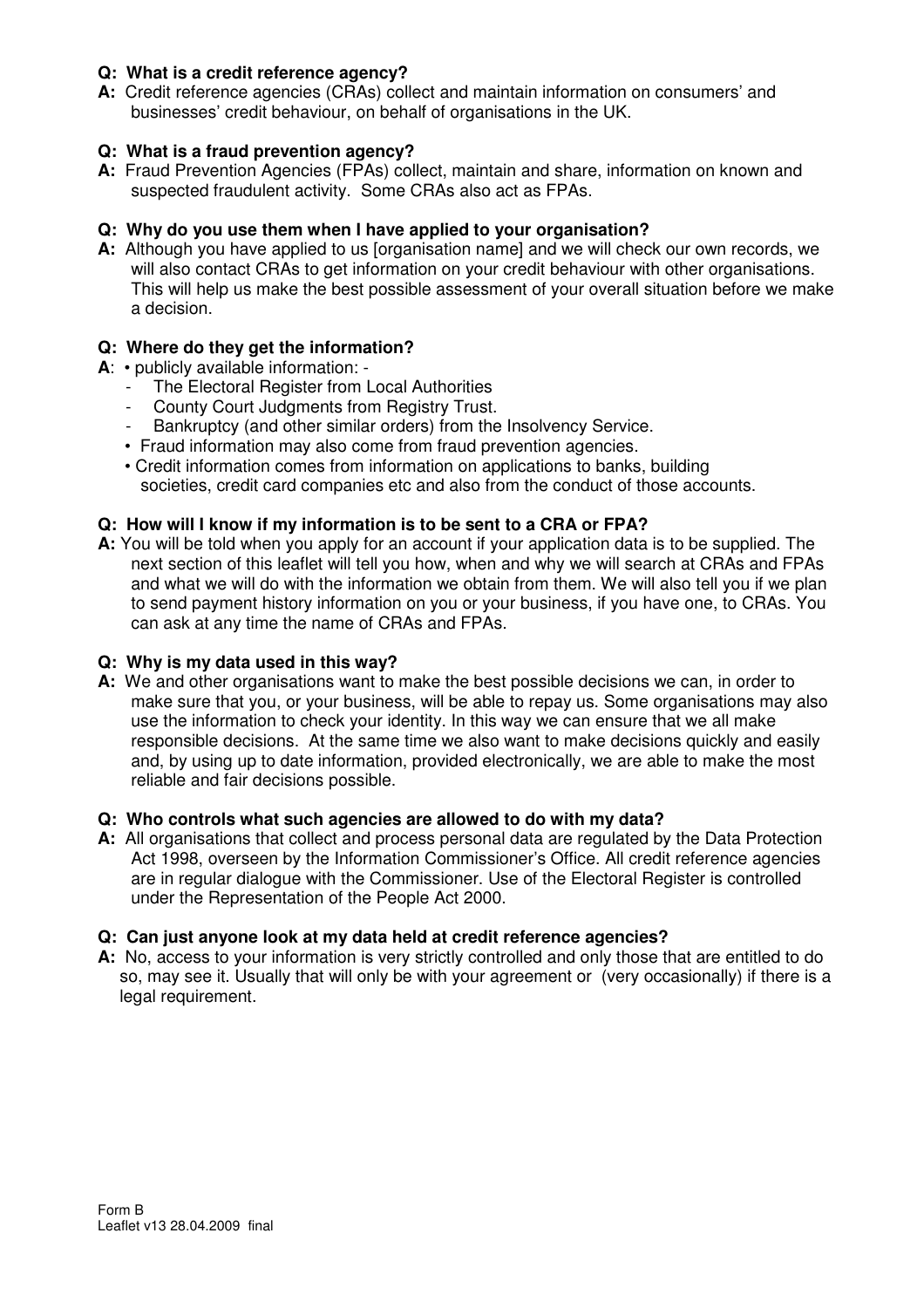# **Please read this section very carefully, it will vary from lender to lender**

# **What we do**

### **1) When you apply to us to open an account, this organisation will: -**

- a) Check our own records for information on:
	- i) Your personal accounts;
	- ii) and, if you have one, your financial associates<sup>'1</sup> personal accounts;
	- iii) if you are an owner, director or partner in a small business<sup>2</sup> we may also check on your business accounts.
- b) Search at credit reference agencies for information on:
	- i. Your personal accounts: -
	- ii. and, if you are making a joint application now or have ever done the following we will check your financial associates' personal accounts as well: -
	- previously made joint applications
	- have joint account(s);
	- are financially linked<sup>3</sup>;
	- iii) if you are a director or partner in a small business we may also check on your business accounts;
- c) Search at fraud prevention agencies for information on you and any addresses at which you have lived and on your business (if you have one)

### 2) **What we do with the information you supply to us as part of the application: -**

- a) Information that is supplied to us will be sent to the credit reference agencies.
- b) If you are making a joint application or tell us that you have a spouse or financial associate, we will:
	- i) Search, link and/or record information at credit reference agencies about you both.
	- ii) Link any individual identified as your financial associate, in our own records
	- iii) Take both your and their information into account in future applications by either or both of you.
	- iv) Continue this linking until the account closes, or is changed to a sole account and one of you notifies us that you are no longer linked.

#### **So you must be sure that you have their agreement to disclose information about them.**

c) If you give us false or inaccurate information and we suspect or identify fraud we will record this and may also pass this information to fraud prevention agencies and other organisations involved in crime and fraud prevention.

l <sup>1</sup> A financial associate will be someone with whom you have a personal relationship that creates a joint financial unit in a similar way to a married couple. You will have been living at the same address at the time. It is not intended to include temporary arrangements such as students or rented flat sharers or business relationships.

<sup>&</sup>lt;sup>2</sup> A small business is defined as an organisation which might be sole trader, partnership or a limited company that has three or less partners or directors.

Form B 3 Credit reference agencies may link together the records of people that are part of a financial unit. They may do this when people are known to be linked, such as being married or have jointly applied for credit or have joint accounts. They may also link people together if they, themselves, state that they are financially linked.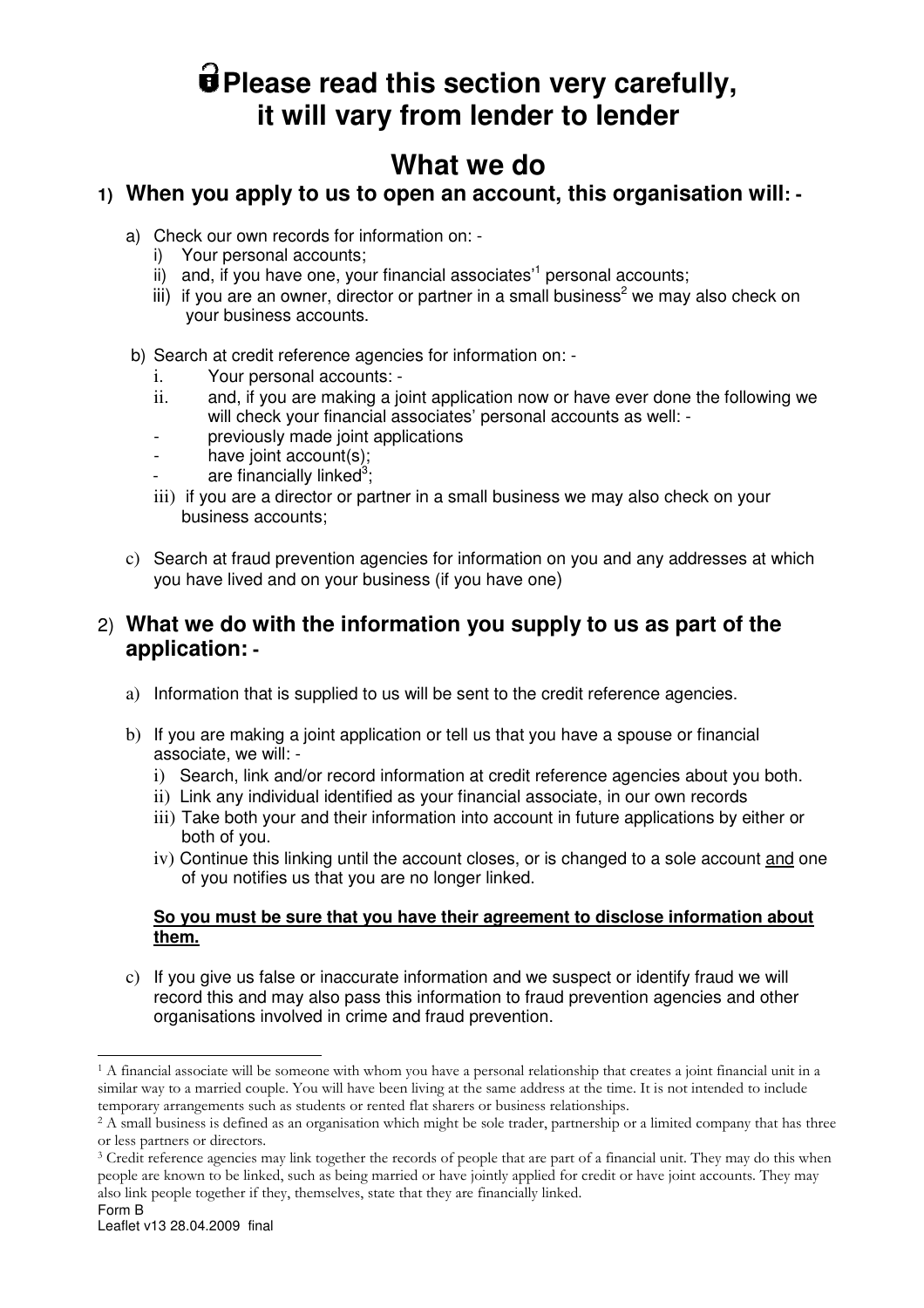d) Your data may also be used by us to offer you other products, but only if you have given your permission. That will be on the front of any form that you have completed.

# 3) **With the information that we obtain we will: -**

- a) Assess this application for credit and/or;
- b) Check details on applications for credit and credit related or other facilities
- c) Verify your identity and the identity of your spouse, partner or other directors/partners and/or;
- d) Undertake checks for the prevention and detection of crime, fraud and/or money laundering.
- e) We may use scoring methods to assess this application and to verify your identity.
- f) Manage your personal and/or business account (if you have one) with ourselves.
- g) Undertake periodic statistical analysis or testing to ensure the accuracy of existing and future products and services.
- h) Any or all of these processes may be automated.

## **4) What we do when you have an account: -**

- a) Where you borrow or may borrow from us, we will give details of your personal and/or business account (if you have one), including names and parties to the account and how you manage it/them to credit reference agencies.
- b) If you borrow and do not repay in full and on time, we will tell credit reference agencies.
- c) We may make periodic searches of our own group records and at credit reference agencies to manage your account with us, including whether to make credit available or to continue or extend existing credit. We may also check at fraud prevention agencies to prevent or detect fraud.
- d) If you have borrowed from us and do not make payments that you owe us, we will trace your whereabouts and recover debts.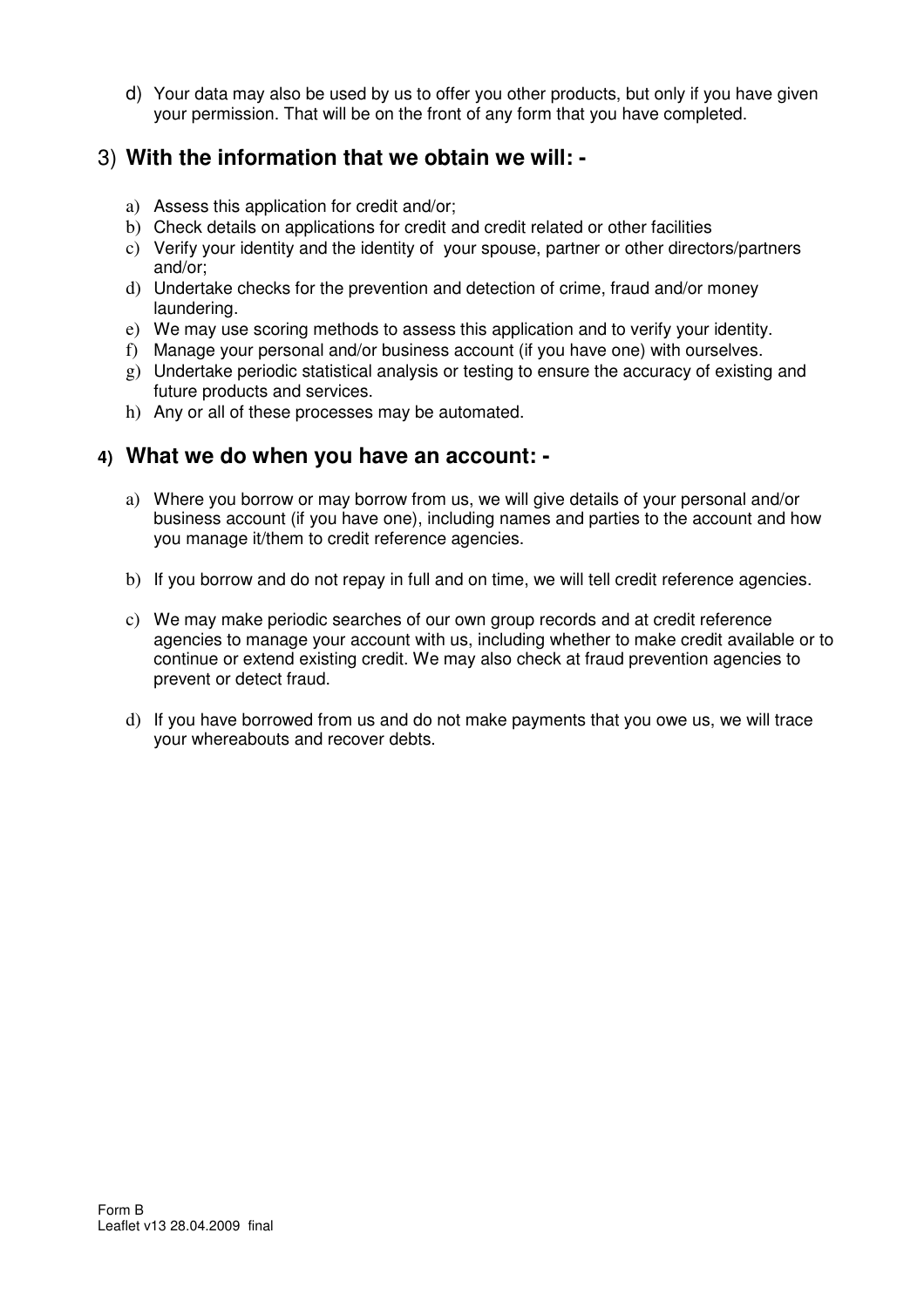# **What Credit Reference and Fraud Prevention Agencies do**

#### 5) **When credit reference agencies receive a search from us they will:**

- a) Place a search "footprint" on your credit file whether or not this application proceeds. If the search was for a credit application the record of that search (but not the name of the organisation that carried it out) may be seen by other organisations when you apply for credit in the future.
- b) Link together the records of you and anyone that you have advised is your financial associate including previous and subsequent names of parties to the account. Links between financial associates will remain on your and their files until such time as you or your partner successfully files for a disassociation<sup>4</sup> with the credit reference agencies.

# 6) **Supply to us: -**

- c) Credit information such as previous applications and the conduct of the accounts in your name and of your associate(s) (if there is a link between you – see 1b above) and/or your business accounts (if you have one).
- d) Public information such as County Court Judgments (CCJs) and bankruptcies.
- e) Electoral Register information.
- f) Fraud prevention information.

## 7) **When information is supplied by us, to them, on your account(s): -**

- a) Credit reference agencies will record the details that are supplied on your personal and/or business account (if you have one) including any previous and subsequent names that have been used by the accountholders and how you/they manage it/them.
- b) If you borrow and do not repay in full and on time, credit reference agencies will record the outstanding debt.
- c) Records shared with credit reference agencies remain on file for 6 years after they are closed, whether settled by you or defaulted.

## **8) How your data will NOT be used by credit reference agencies: -**

- **a)** It will **not** be used to create a blacklist.
- **b)** It will **not** be used by the credit reference agency to make a decision.

# **9) How your data WILL be used by credit reference agencies:**

**a)** The information which we and other organisations provide to the credit reference agencies about you, your financial associates and your business (if you have one) may be supplied by credit reference agencies to other organisations and used by them to

Form B l 4 Financial associates (see 1 a) iii) may "break the link" between them if their circumstances change such that they are no longer a financial unit. They should apply for their credit file from a credit reference agency and file for a "disassociation".